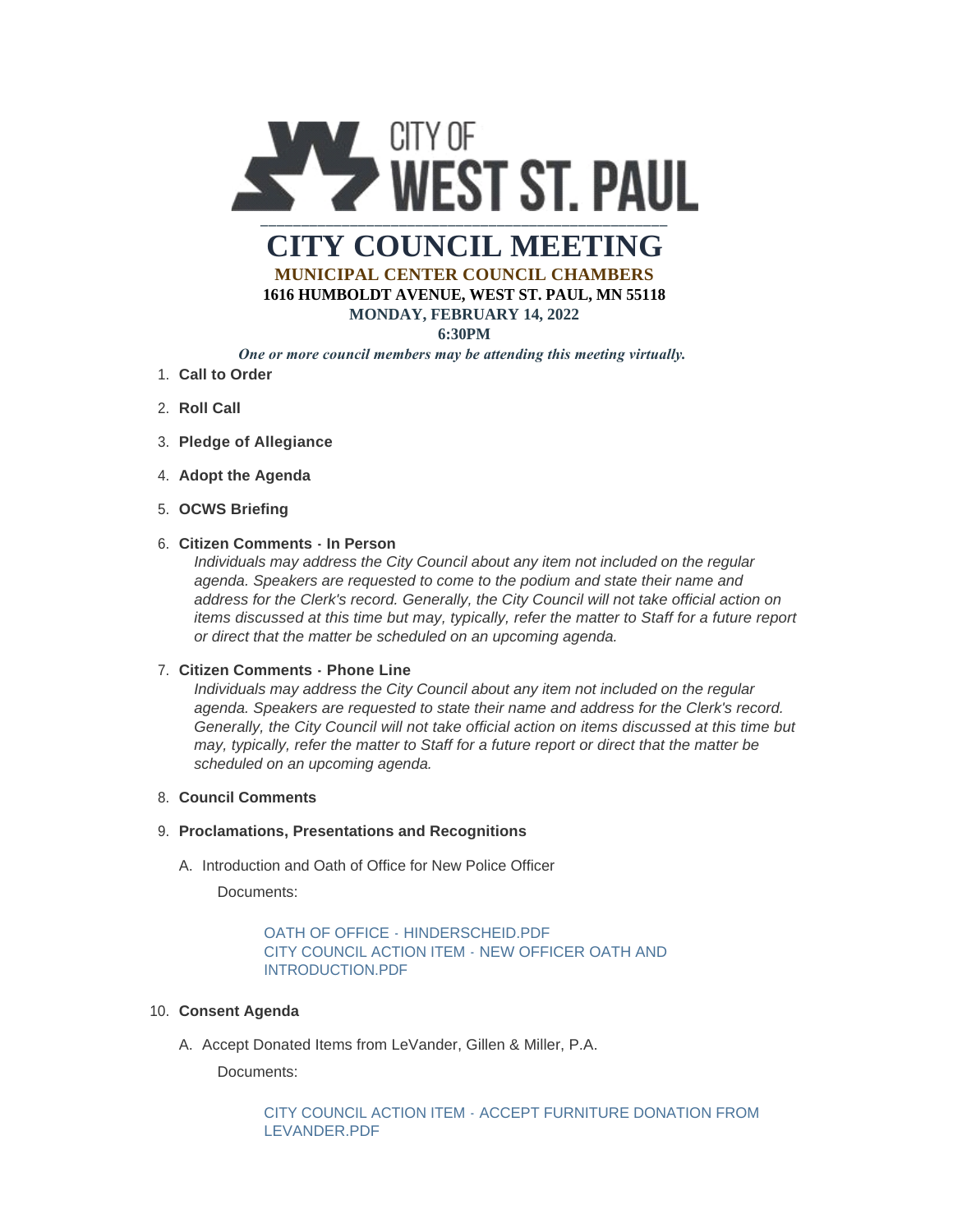B. List of Claims for February 14, 2022

Documents:

### [CITY COUNCIL ACTION ITEM - LIST OF CLAIMS.PDF](https://www.wspmn.gov/AgendaCenter/ViewFile/Item/12525?fileID=19506)

C. City Licensing

Documents:

## [CITY COUNCIL ACTION ITEM - CITY LICENSING.PDF](https://www.wspmn.gov/AgendaCenter/ViewFile/Item/12524?fileID=19523)

D. Rental Licensing

Documents:

#### [CITY COUNCIL ACTION ITEM - RENTAL LICENSING.PDF](https://www.wspmn.gov/AgendaCenter/ViewFile/Item/12517?fileID=19496)

E. Approve Contract with MN Dept of Human Services - Tobacco Compliance and Education

Documents:

[CITY COUNCIL ACTION ITEM - APPROVE CONTRACT WITH MN](https://www.wspmn.gov/AgendaCenter/ViewFile/Item/12454?fileID=19534)  DEPARTMENT OF HUMAN SERVICES.PDF [MN DEPARTMENT OF HEALTH TOBACCO EDUCATION CONTRACT.PDF](https://www.wspmn.gov/AgendaCenter/ViewFile/Item/12454?fileID=19483) [RESOLUTION - APPROVE AGREEMENT WITH MN DEPARTMENT OF](https://www.wspmn.gov/AgendaCenter/ViewFile/Item/12454?fileID=19482)  HUMAN SERVICES.PDF

F. Door Controls Contract

Documents:

#### [CITY COUNCIL ACTION ITEM -DOOR CONTROLSCONTRACT.PDF](https://www.wspmn.gov/AgendaCenter/ViewFile/Item/12515?fileID=19512) [ATTACHMENT - DOOR CONTROLS CONTRACT.PDF](https://www.wspmn.gov/AgendaCenter/ViewFile/Item/12515?fileID=19511)

G. Award Bid for 2022 Street Improvement Project CP 22-1

Documents:

#### [CITY COUNCIL ACTION ITEM - AWARD BID CP 22-1.PDF](https://www.wspmn.gov/AgendaCenter/ViewFile/Item/12496?fileID=19532)

H. Award Bid for 2022 Sanitary Sewer Lining Project CP 22-4

Documents:

## [CITY COUNCIL ACTION ITEM - AWARD BID CP 22-4.PDF](https://www.wspmn.gov/AgendaCenter/ViewFile/Item/12452?fileID=19531)

I. Joint Powers Agreement with Dakota County for the Wetland Health Evaluation Program Documents:

#### [CITY COUNCIL ACTION ITEM - WHEP JPA WITH DAKOTA COUNTY.PDF](https://www.wspmn.gov/AgendaCenter/ViewFile/Item/12453?fileID=19524) [ATTACHMENT - WHEP JPA WITH DAKOTA COUNTY.PDF](https://www.wspmn.gov/AgendaCenter/ViewFile/Item/12453?fileID=19497)

J. Joint Powers Agreement with Dakota County for Natural Resource Enhancement and Restoration Along the River to River Trail

Documents: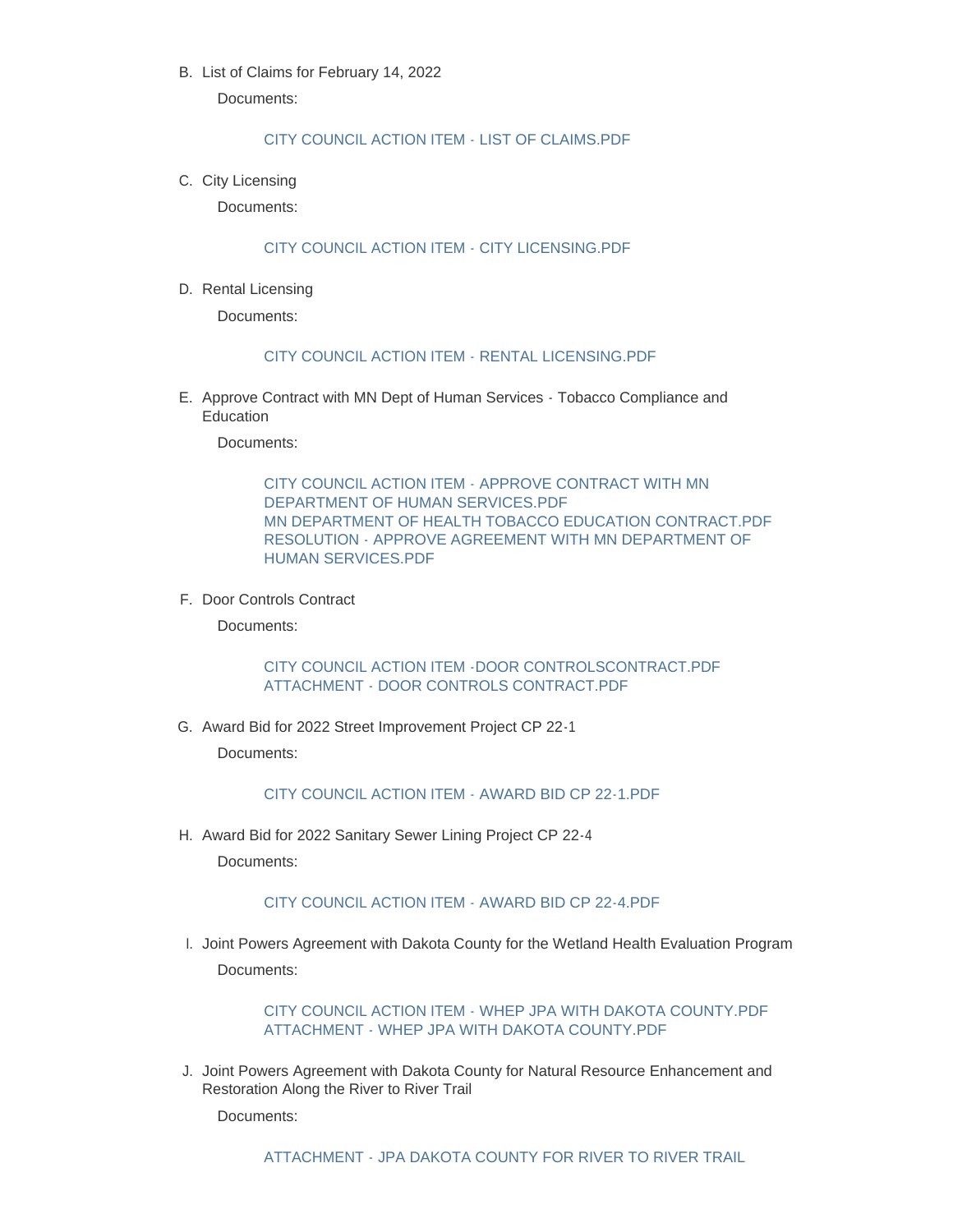ENHANCEMENTS.PDF CITY COUNCIL ACTION ITEM - JPA WITH DAKOTA COUNTY FOR NATURAL [RESOURCE ENHANCEMENTS AND RESTORATION ALONG THE RIVER TO](https://www.wspmn.gov/AgendaCenter/ViewFile/Item/12522?fileID=19528)  RIVER TRAIL.PDF

K. Approve Change Order #1 for Garlough/Marthaler Trail Project

Documents:

[CITY COUNCIL ACTION ITEM - APPROVE CHANGE ORDER 1 FOR](https://www.wspmn.gov/AgendaCenter/ViewFile/Item/12518?fileID=19526)  GARLOUGH MARTHALER TRAIL.PDF ATTACHMENT - [CHANGE ORDER 1 GAR-MAR TRAIL.PDF](https://www.wspmn.gov/AgendaCenter/ViewFile/Item/12518?fileID=19500)

L. Cooperative Agreement with Great River Greening for Garlough/Marthaler Habitat **Restoration** 

Documents:

#### CITY COUNCIL ACTION ITEM - [CA WITH GREAT RIVER GREENING.PDF](https://www.wspmn.gov/AgendaCenter/ViewFile/Item/12519?fileID=19527) ATTACHMENT - [COOPERATIVE AGREEMENT GRG.PDF](https://www.wspmn.gov/AgendaCenter/ViewFile/Item/12519?fileID=19504)

#### **Public Hearing** 11.

A. Final Reading of an Ordinance Amendment to Code Sections 153.004 and 153.380 Regarding Free Standing Solar Energy Systems – City Of West St. Paul

Documents:

CITY COUNCIL ACTION ITEM - [FINAL READING OF AN ORDINANCE FREE](https://www.wspmn.gov/AgendaCenter/ViewFile/Item/12497?fileID=19487)  STANDING SOLAR.PDF ATTACHMENT - [FINAL READING OF AN ORDINANCE FREE STANDING](https://www.wspmn.gov/AgendaCenter/ViewFile/Item/12497?fileID=19486)  SOLAR.PDF

B. Final Reading of an Ordinance Amendment to Code Sections 153.028, 153.031, and 153.032 Regarding Public Hearings for Conditional Use Permit and Site Plan Approvals - City Of West St. Paul

Documents:

CITY COUNCIL ACTION ITEM - FINAL READING OF AN ORDINANCE [REGARDING PUBLIC HEARINGS.PDF](https://www.wspmn.gov/AgendaCenter/ViewFile/Item/12498?fileID=19489) ATTACHMENT - [FINAL READING OF AN ORDINANCE REGARDING PUBLIC](https://www.wspmn.gov/AgendaCenter/ViewFile/Item/12498?fileID=19488)  HEARINGS.PDF

#### **New Business** 12.

A. First Reading of an Ordinance Amendment to Code Sections 153.004, 153.171, 153.188, and 153.251 Regarding Storage Facilities – City Of West St. Paul

Documents:

CITY COUNCIL ACTION ITEM - FIRST READING OF AN ORDINANCE [REGARDING SELF STORAGE FACILITIES.PDF](https://www.wspmn.gov/AgendaCenter/ViewFile/Item/12435?fileID=19499) ATTACHMENT - [FIRST READING OF AN ORDINANCE REGARDING SELF](https://www.wspmn.gov/AgendaCenter/ViewFile/Item/12435?fileID=19484)  STORAGE FACILITIES.PDF

- **Old Business** 13.
- **Adjourn** 14.